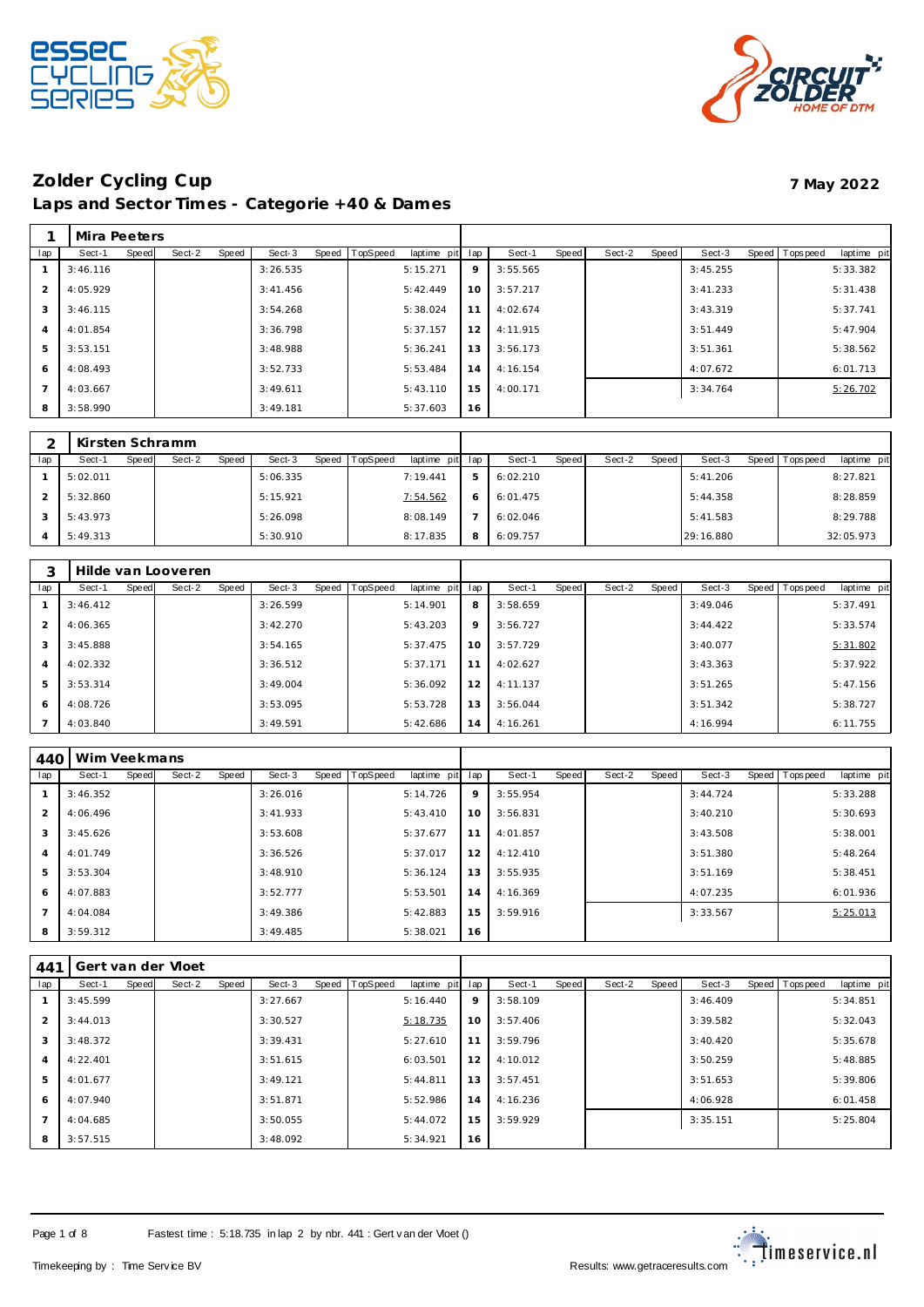| 442            | Dave Donckers |       |        |       |          |       |          |             |     |          |       |        |       |          |                |             |
|----------------|---------------|-------|--------|-------|----------|-------|----------|-------------|-----|----------|-------|--------|-------|----------|----------------|-------------|
| lap            | Sect-1        | Speed | Sect-2 | Speed | Sect-3   | Speed | TopSpeed | laptime pit | lap | Sect-1   | Speed | Sect-2 | Speed | Sect-3   | Speed Topspeed | laptime pit |
|                | 3:45.967      |       |        |       | 3:25.899 |       |          | 5:13.854    | 9   | 3:55.992 |       |        |       | 3:44.797 |                | 5:33.781    |
| $\mathcal{P}$  | 4:06.607      |       |        |       | 3:41.976 |       |          | 5:43.586    | 10  | 3:53.845 |       |        |       | 3:42.187 |                | 5:32.366    |
| 3              | 3:46.094      |       |        |       | 3:54.369 |       |          | 5:38.150    | 11  | 4:01.950 |       |        |       | 3:42.733 |                | 5:37.232    |
| $\overline{4}$ | 4:01.664      |       |        |       | 3:35.621 |       |          | 5:36.287    | 12  | 4:11.143 |       |        |       | 3:49.251 |                | 5:45.205    |
| 5              | 3:53.478      |       |        |       | 3:48.991 |       |          | 5:36.999    | 13  | 3:57.131 |       |        |       | 3:39.137 |                | 5:28.579    |
| 6              | 4:08.046      |       |        |       | 3:43.475 |       |          | 5:43.453    | 14  | 4:02.362 |       |        |       | 4:00.694 |                | 5:47.540    |
|                | 4:14.089      |       |        |       | 3:59.242 |       |          | 5:52.723    | 15  | 4:24.519 |       |        |       | 4:08.398 |                | 6:05.530    |
| 8              | 3:58.988      |       |        |       | 3:48.729 |       |          | 5:37.303    | 16  |          |       |        |       |          |                |             |

| 443 | David Pues |       |        |       |          |       |          |             |     |          |       |        |       |          |       |           |             |
|-----|------------|-------|--------|-------|----------|-------|----------|-------------|-----|----------|-------|--------|-------|----------|-------|-----------|-------------|
| lap | Sect-1     | Speed | Sect-2 | Speed | Sect-3   | Speed | TopSpeed | laptime pit | lap | Sect-1   | Speed | Sect-2 | Speed | Sect-3   | Speed | Tops peed | laptime pit |
|     | 3:46.620   |       |        |       | 3:27.090 |       |          | 5:15.504    | 9   | 3:55.336 |       |        |       | 3:46.751 |       |           | 5:33.004    |
| 2   | 3:59.946   |       |        |       | 3:38.086 |       |          | 5:38.833    | 10  | 3:58.233 |       |        |       | 3:39.875 |       |           | 5:31.905    |
| 3   | 3:49.362   |       |        |       | 3:53.702 |       |          | 5:41.251    | 11  | 4:01.812 |       |        |       | 3:44.775 |       |           | 5:38.351    |
| 4   | 4:01.723   |       |        |       | 3:35.618 |       |          | 5:36.096    | 12  | 4:10.988 |       |        |       | 3:50.529 |       |           | 5:46.628    |
| 5   | 3:54.434   |       |        |       | 3:50.082 |       |          | 5:36.968    | 13  | 3:58.218 |       |        |       | 3:46.770 |       |           | 5:39.798    |
| 6   | 4:08.873   |       |        |       | 3:52.491 |       |          | 5:53.314    | 14  | 4:15.857 |       |        |       | 4:06.315 |       |           | 6:01.004    |
|     | 4:03.393   |       |        |       | 3:49.738 |       |          | 5:42.596    | 15  | 4:00.660 |       |        |       | 3:33.942 |       |           | 5:25.711    |
| 8   | 3:59.773   |       |        |       | 3:49.511 |       |          | 5:38.479    | 16  |          |       |        |       |          |       |           |             |

| 445            | Pascal Willaert |       |        |       |          |       |          |             |     |          |       |        |       |          |                |             |
|----------------|-----------------|-------|--------|-------|----------|-------|----------|-------------|-----|----------|-------|--------|-------|----------|----------------|-------------|
| lap            | Sect-1          | Speed | Sect-2 | Speed | Sect-3   | Speed | TopSpeed | laptime pit | lap | Sect-1   | Speed | Sect-2 | Speed | Sect-3   | Speed Topspeed | laptime pit |
|                | 3:47.308        |       |        |       | 3:27.516 |       |          | 5:16.120    | 9   | 4:01.717 |       |        |       | 3:51.773 |                | 5:43.217    |
| 2              | 4:05.218        |       |        |       | 3:38.249 |       |          | 5:38.615    | 10  | 4:02.913 |       |        |       | 3:45.951 |                | 5:39.817    |
| 3              | 3:45.409        |       |        |       | 3:43.513 |       |          | 5:25.364    | 11  | 3:58.834 |       |        |       | 3:43.344 |                | 5:35.000    |
| $\overline{4}$ | 3:47.776        |       |        |       | 3:29.693 |       |          | 5:21.412    | 12  | 3:54.645 |       |        |       | 3:41.641 |                | 5:30.840    |
| 5              | 3:47.013        |       |        |       | 3:37.010 |       |          | 5:26.126    | 13  | 4:02.763 |       |        |       | 3:52.591 |                | 5:42.071    |
| 6              | 3:54.373        |       |        |       | 3:42.887 |       |          | 5:33.756    | 14  | 4:03.153 |       |        |       | 3:54.184 |                | 5:42.540    |
| $\overline{7}$ | 4:03.270        |       |        |       | 3:51.658 |       |          | 5:43.144    | 15  | 4:08.477 |       |        |       | 3:54.394 |                | 5:48.672    |
| 8              | 4:05.170        |       |        |       | 3:46.061 |       |          | 5:43.332    | 16  |          |       |        |       |          |                |             |

| 446            | Carlos Lima |              |        |       |          |       |                 |             |     |          |       |        |       |          |                |             |
|----------------|-------------|--------------|--------|-------|----------|-------|-----------------|-------------|-----|----------|-------|--------|-------|----------|----------------|-------------|
| lap            | Sect-1      | <b>Speed</b> | Sect-2 | Speed | Sect-3   | Speed | <b>TopSpeed</b> | laptime pit | lap | Sect-1   | Speed | Sect-2 | Speed | Sect-3   | Speed Topspeed | laptime pit |
|                | 3:48.116    |              |        |       | 3:27.741 |       |                 | 5:17.342    | 9   | 3:56.735 |       |        |       | 3:44.440 |                | 5:33.240    |
| 2              | 4:04.674    |              |        |       | 3:41.518 |       |                 | 5:41.835    | 10  | 3:56.620 |       |        |       | 3:39.950 |                | 5:31.755    |
| 3              | 3:45.796    |              |        |       | 3:52.879 |       |                 | 5:37.442    | 11  | 4:03.132 |       |        |       | 3:42.930 |                | 5:37.786    |
| $\overline{4}$ | 4:03.098    |              |        |       | 3:36.447 |       |                 | 5:37.581    | 12  | 4:11.558 |       |        |       | 3:51.016 |                | 5:47.500    |
| 5              | 3:53.357    |              |        |       | 3:49.069 |       |                 | 5:35.966    | 13  | 3:56.233 |       |        |       | 3:51.726 |                | 5:38.953    |
| 6              | 4:09.188    |              |        |       | 3:52.685 |       |                 | 5:53.606    | 14  | 4:16.162 |       |        |       | 4:06.561 |                | 6:01.002    |
| $\overline{7}$ | 4:04.290    |              |        |       | 3:49.982 |       |                 | 5:43.605    | 15  | 4:00.820 |       |        |       | 3:34.502 |                | 5:26.813    |
| 8              | 3:58.499    |              |        |       | 3:49.160 |       |                 | 5:37.369    | 16  |          |       |        |       |          |                |             |

| 447            | Jan Cornelis |       |        |       |          |       |          |             |     |          |       |        |       |          |                |             |
|----------------|--------------|-------|--------|-------|----------|-------|----------|-------------|-----|----------|-------|--------|-------|----------|----------------|-------------|
| lap            | Sect-1       | Speed | Sect-2 | Speed | Sect-3   | Speed | TopSpeed | laptime pit | lap | Sect-1   | Speed | Sect-2 | Speed | Sect-3   | Speed Topspeed | laptime pit |
|                | 3:45.259     |       |        |       | 3:25.212 |       |          | 5:13.198    | 9   | 3:59.058 |       |        |       | 3:45.096 |                | 5:35.831    |
| 2              | 4:07.672     |       |        |       | 3:40.764 |       |          | 5:43.166    | 10  | 3:55.935 |       |        |       | 3:40.683 |                | 5:31.882    |
| 3              | 3:46.414     |       |        |       | 3:53.932 |       |          | 5:38.345    | 11  | 4:00.961 |       |        |       | 3:41.947 |                | 5:35.356    |
| $\overline{4}$ | 4:01.884     |       |        |       | 3:35.738 |       |          | 5:37.294    | 12  | 4:13.006 |       |        |       | 3:50.359 |                | 5:48.859    |
| 5              | 3:53.714     |       |        |       | 3:49.128 |       |          | 5:36.984    | 13  | 3:56.136 |       |        |       | 3:51.020 |                | 5:40.099    |
| 6              | 4:06.570     |       |        |       | 3:51.320 |       |          | 5:52.077    | 14  | 4:15.190 |       |        |       | 4:05.822 |                | 6:00.378    |

Page 2 of 8 Fastest time : 5:18.735 in lap 2 by nbr. 441 : Gert v an der Vloet ()

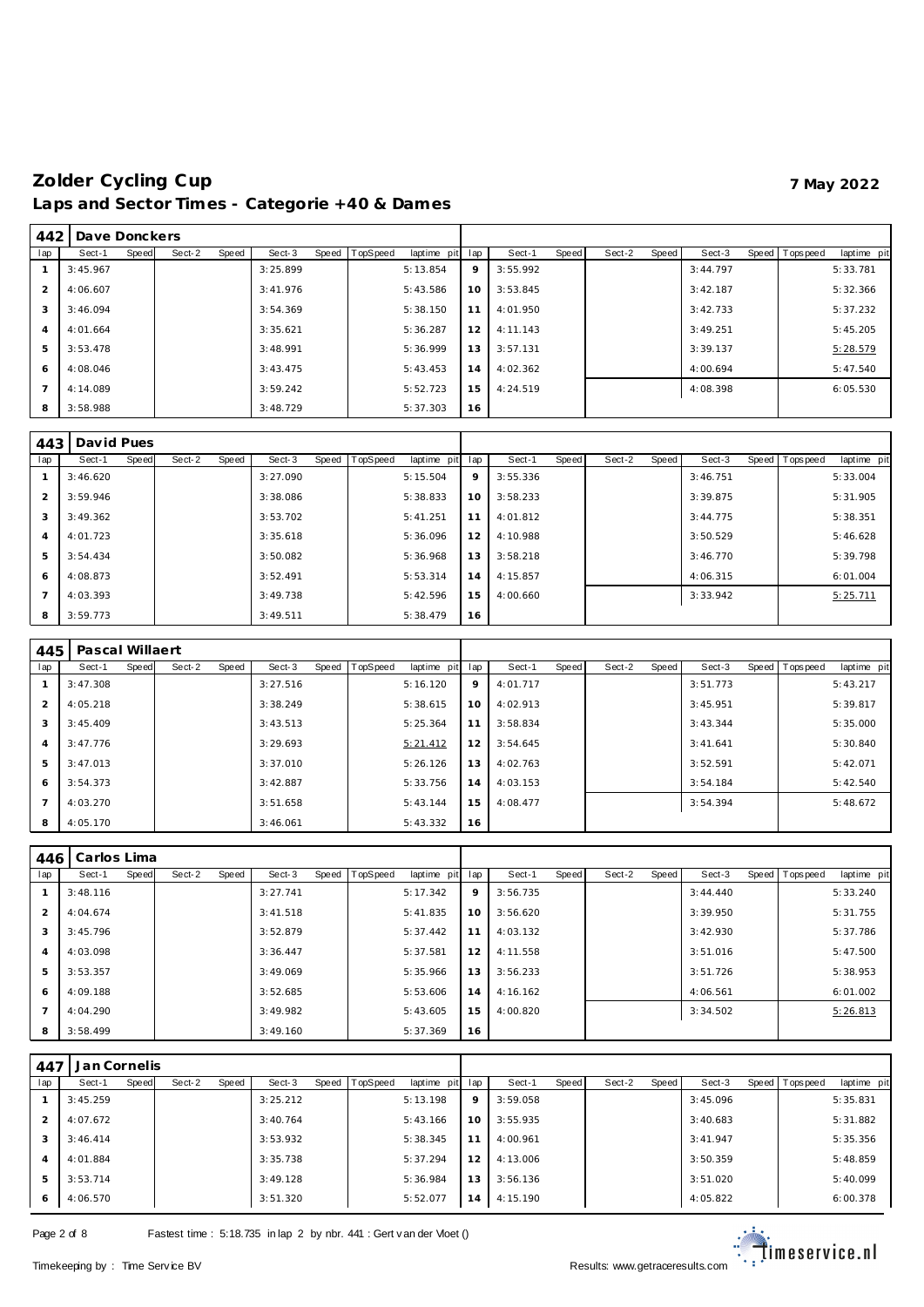| 4:05.205<br>. | 3:49.506<br>. | 5:43.922 | $\sim$ $\sim$ | 4:01.090 | 3:34.987 | 5:26.519 |
|---------------|---------------|----------|---------------|----------|----------|----------|
| 3:59.216      | 3:46.681      | 5:35.306 | 16            |          |          |          |

| 448            | Davy Geven |       |        |       |          |       |          |             |          |          |       |        |       |          |                |             |
|----------------|------------|-------|--------|-------|----------|-------|----------|-------------|----------|----------|-------|--------|-------|----------|----------------|-------------|
| lap            | Sect-1     | Speed | Sect-2 | Speed | Sect-3   | Speed | TopSpeed | laptime pit | lap      | Sect-1   | Speed | Sect-2 | Speed | Sect-3   | Speed Topspeed | laptime pit |
|                | 3:47.263   |       |        |       | 3:24.342 |       |          | 5:14.448    | 9        | 3:55.950 |       |        |       | 3:44.246 |                | 5:33.466    |
| $\overline{2}$ | 4:08.192   |       |        |       | 3:41.049 |       |          | 5:44.003    | $10^{-}$ | 3:57.049 |       |        |       | 3:39.314 |                | 5:31.796    |
| 3              | 3:46.275   |       |        |       | 3:54.262 |       |          | 5:38.797    | 11       | 4:01.064 |       |        |       | 3:43.485 |                | 5:37.842    |
| $\overline{A}$ | 4:01.639   |       |        |       | 3:35.983 |       |          | 5:37.285    | 12       | 4:11.242 |       |        |       | 3:49.693 |                | 5:46.998    |
| 5              | 3:53.359   |       |        |       | 3:48.874 |       |          | 5:35.883    | 13       | 3:57.337 |       |        |       | 3:50.461 |                | 5:39.464    |
| 6              | 4:07.926   |       |        |       | 3:53.829 |       |          | 5:54.117    | 14       | 4:16.836 |       |        |       | 4:08.159 |                | 6:02.238    |
|                | 4:03.445   |       |        |       | 3:48.605 |       |          | 5:41.877    | 15       | 4:00.803 |       |        |       | 3:34.852 |                | 5:26.223    |
| 8              | 3:59.866   |       |        |       | 3:49.564 |       |          | 5:37.735    | 16       |          |       |        |       |          |                |             |

| 449 |          |       | Johan de Braekeleer |       |          |       |          |             |     |          |       |        |       |          |                |             |
|-----|----------|-------|---------------------|-------|----------|-------|----------|-------------|-----|----------|-------|--------|-------|----------|----------------|-------------|
| lap | Sect-1   | Speed | Sect-2              | Speed | Sect-3   | Speed | TopSpeed | laptime pit | lap | Sect-1   | Speed | Sect-2 | Speed | Sect-3   | Speed Topspeed | laptime pit |
|     | 3:46.414 |       |                     |       | 3:27.615 |       |          | 5:15.554    | 9   | 3:56.732 |       |        |       | 3:44.405 |                | 5:32.917    |
| 2   | 4:00.227 |       |                     |       | 3:39.000 |       |          | 5:39.166    | 10  | 3:58.375 |       |        |       | 3:36.934 |                | 5:29.323    |
| 3   | 3:48.385 |       |                     |       | 3:53.434 |       |          | 5:40.075    | 11  | 4:04.921 |       |        |       | 3:44.346 |                | 5:40.921    |
| 4   | 4:02.003 |       |                     |       | 3:37.062 |       |          | 5:37.719    | 12  | 3:59.226 |       |        |       | 3:53.164 |                | 5:40.862    |
| 5   | 3:52.810 |       |                     |       | 3:52.040 |       |          | 5:36.189    | 13  | 4:02.909 |       |        |       | 3:55.170 |                | 5:46.020    |
| 6   | 4:04.955 |       |                     |       | 3:56.581 |       |          | 5:53.094    | 14  | 4:15.281 |       |        |       | 4:07.232 |                | 6:01.450    |
|     | 4:03.885 |       |                     |       | 3:50.642 |       |          | 5:43.575    | 15  | 3:59.826 |       |        |       | 3:38.141 |                | 5:25.332    |
| 8   | 3:59.130 |       |                     |       | 3:49.301 |       |          | 5:37.637    | 16  |          |       |        |       |          |                |             |

| 450            |          |       | Patrick Vanhamond |       |          |       |          |             |     |          |       |        |       |          |                |             |
|----------------|----------|-------|-------------------|-------|----------|-------|----------|-------------|-----|----------|-------|--------|-------|----------|----------------|-------------|
| lap            | Sect-1   | Speed | Sect-2            | Speed | Sect-3   | Speed | TopSpeed | laptime pit | lap | Sect-1   | Speed | Sect-2 | Speed | Sect-3   | Speed Topspeed | laptime pit |
|                | 3:47.470 |       |                   |       | 3:26.500 |       |          | 5:15.523    | 9   | 3:56.639 |       |        |       | 3:44.578 |                | 5:33.286    |
| $\overline{2}$ | 4:06.066 |       |                   |       | 3:40.840 |       |          | 5:42.090    | 10  | 3:56.490 |       |        |       | 3:40.164 |                | 5:32.121    |
| 3              | 3:46.786 |       |                   |       | 3:55.306 |       |          | 5:38.672    | 11  | 4:01.601 |       |        |       | 3:40.861 |                | 5:35.885    |
| $\overline{A}$ | 4:02.114 |       |                   |       | 3:36.292 |       |          | 5:36.918    | 12  | 4:11.682 |       |        |       | 3:50.226 |                | 5:48.071    |
| 5              | 3:52.965 |       |                   |       | 3:48.482 |       |          | 5:35.831    | 13  | 3:56.177 |       |        |       | 3:50.210 |                | 5:37.540    |
| 6              | 4:07.995 |       |                   |       | 3:43.451 |       |          | 5:44.390    | 14  | 4:18.070 |       |        |       | 4:07.531 |                | 6:03.052    |
|                | 4:13.681 |       |                   |       | 3:59.270 |       |          | 5:52.809    | 15  | 4:01.509 |       |        |       | 3:35.868 |                | 5:26.616    |
| 8              | 3:58.567 |       |                   |       | 3:49.262 |       |          | 5:37.506    | 16  |          |       |        |       |          |                |             |

| 451 | Gunther Boeckx |              |        |       |          |       |                 |             |     |          |       |        |       |          |       |           |             |
|-----|----------------|--------------|--------|-------|----------|-------|-----------------|-------------|-----|----------|-------|--------|-------|----------|-------|-----------|-------------|
| lap | Sect-1         | <b>Speed</b> | Sect-2 | Speed | Sect-3   | Speed | <b>TopSpeed</b> | laptime pit | lap | Sect-1   | Speed | Sect-2 | Speed | Sect-3   | Speed | Tops peed | laptime pit |
|     | 3:47.199       |              |        |       | 3:26.048 |       |                 | 5:15.103    | 9   | 3:55.591 |       |        |       | 3:44.549 |       |           | 5:33.275    |
| 2   | 4:03.949       |              |        |       | 3:38.944 |       |                 | 5:40.889    | 10  | 3:58.483 |       |        |       | 3:39.370 |       |           | 5:32.177    |
| 3   | 3:48.702       |              |        |       | 3:53.626 |       |                 | 5:40.866    | 11  | 4:03.256 |       |        |       | 3:42.581 |       |           | 5:37.600    |
| 4   | 4:02.182       |              |        |       | 3:38.153 |       |                 | 5:37.102    | 12  | 4:12.601 |       |        |       | 3:51.199 |       |           | 5:48.726    |
| 5   | 3:53.607       |              |        |       | 3:49.053 |       |                 | 5:36.497    | 13  | 3:55.509 |       |        |       | 3:53.154 |       |           | 5:39.218    |
| 6   | 4:08.770       |              |        |       | 3:54.101 |       |                 | 5:53.428    | 14  | 4:16.299 |       |        |       | 4:06.756 |       |           | 6:01.598    |
|     | 4:03.278       |              |        |       | 3:49.211 |       |                 | 5:41.929    | 15  | 3:59.781 |       |        |       | 3:35.050 |       |           | 5:26.868    |
| 8   | 3:58.102       |              |        |       | 3:49.181 |       |                 | 5:37.038    | 16  |          |       |        |       |          |       |           |             |

| 452 | Geert Vandebriel |       |        |       |          |       |          |                 |    |           |              |        |       |          |                 |             |
|-----|------------------|-------|--------|-------|----------|-------|----------|-----------------|----|-----------|--------------|--------|-------|----------|-----------------|-------------|
|     | Sect-1           | Speed | Sect-2 | Speed | Sect-3   | Speed | TopSpeed | laptime pit lap |    | Sect-1    | <b>Speed</b> | Sect-2 | Speed | Sect-3   | Speed Tops peed | laptime pit |
|     | 3:45.754         |       |        |       | 3:25.074 |       |          | 5:11.532        |    | 3:57.243  |              |        |       | 3:40.764 |                 | 5:32.463    |
|     | 4:09.694         |       |        |       | 3:43.026 |       |          | 5:46.305        | 10 | 14:00.716 |              |        |       | 3:40.385 |                 | 5:35.607    |
|     | 3:45.624         |       |        |       | 3:54.921 |       |          | 5:37.487        |    | 4:01.884  |              |        |       | 3:41.534 |                 | 5:36.440    |

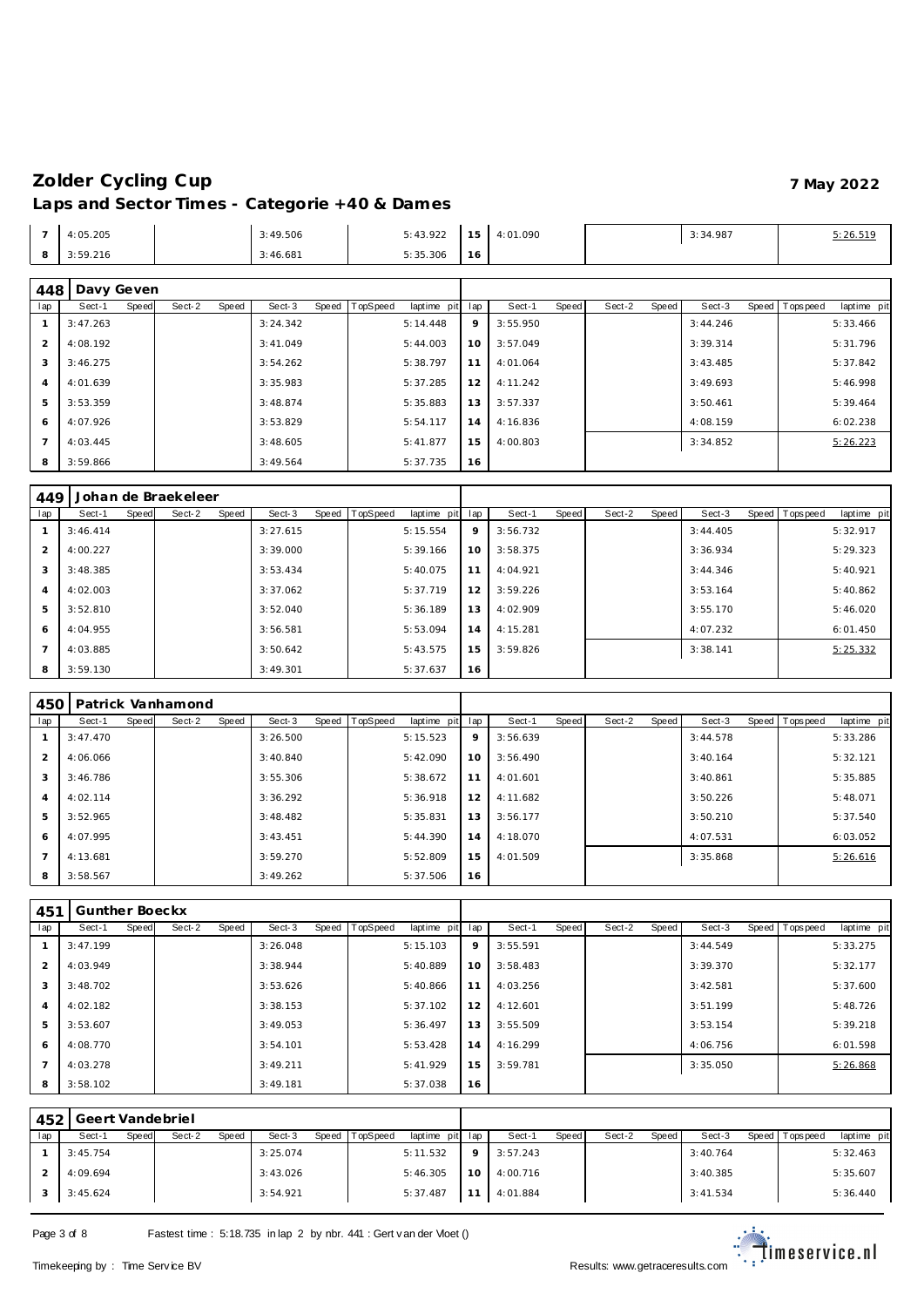|   | 4:00.499 | 3:36.966 | 5:37.252 | 12     | 4:11.671 | 3:50.831 | 5:48.609 |
|---|----------|----------|----------|--------|----------|----------|----------|
| 5 | 3:53.502 | 3:47.469 | 5:34.519 | 13     | 3:56.102 | 3:53.174 | 5:37.997 |
|   | 4:07.720 | 3:52.764 | 5:55.380 | 14     | 4:16.705 | 4:07.806 | 6:02.940 |
|   | 4:03.714 | 3:47.532 | 5:41.441 | $15-1$ | 3:59.875 | 3:34.460 | 5:25.517 |
| 8 | 3:59.752 | 3:46.967 | 5:36.373 | 16     |          |          |          |

| 453            | Bert Corvers |       |        |       |          |       |                 |             |     |          |       |        |       |          |       |           |             |
|----------------|--------------|-------|--------|-------|----------|-------|-----------------|-------------|-----|----------|-------|--------|-------|----------|-------|-----------|-------------|
| lap            | Sect-1       | Speed | Sect-2 | Speed | Sect-3   | Speed | <b>TopSpeed</b> | laptime pit | lap | Sect-1   | Speed | Sect-2 | Speed | Sect-3   | Speed | Tops peed | laptime pit |
|                | 3:45.161     |       |        |       | 3:25.435 |       |                 | 5:11.178    | 9   | 3:54.867 |       |        |       | 3:44.045 |       |           | 5:34.652    |
| 2              | 4:09.578     |       |        |       | 3:41.491 |       |                 | 5:46.190    | 10  | 3:53.870 |       |        |       | 3:42.139 |       |           | 5:32.664    |
| 3              | 3:45.894     |       |        |       | 3:56.139 |       |                 | 5:37.317    | 11  | 4:02.357 |       |        |       | 3:42.865 |       |           | 5:37.628    |
| $\overline{4}$ | 4:00.257     |       |        |       | 3:29.142 |       |                 | 5:29.972    | 12  | 4:10.817 |       |        |       | 3:47.352 |       |           | 5:43.242    |
| 5              | 4:01.255     |       |        |       | 3:50.053 |       |                 | 5:44.836    | 13  | 3:57.095 |       |        |       | 3:37.681 |       |           | 5:29.569    |
| 6              | 4:04.423     |       |        |       | 3:52.229 |       |                 | 5:52.015    | 14  | 3:57.693 |       |        |       | 3:46.721 |       |           | 5:34.523    |
| $\overline{7}$ | 4:01.855     |       |        |       | 3:39.843 |       |                 | 5:33.657    | 15  | 4:03.679 |       |        |       | 4:01.667 |       |           | 5:49.941    |
| 8              | 4:07.757     |       |        |       | 3:53.450 |       |                 | 5:45.653    | 16  |          |       |        |       |          |       |           |             |

|                | 454   Franky Grosemans |       |        |       |          |                |             |     |          |       |        |       |          |                |             |
|----------------|------------------------|-------|--------|-------|----------|----------------|-------------|-----|----------|-------|--------|-------|----------|----------------|-------------|
| lap            | Sect-1                 | Speed | Sect-2 | Speed | Sect-3   | Speed TopSpeed | laptime pit | lap | Sect-1   | Speed | Sect-2 | Speed | Sect-3   | Speed Topspeed | laptime pit |
|                | 3:46.155               |       |        |       | 3:23.350 |                | 5:11.641    | 9   | 3:55.032 |       |        |       | 3:44.528 |                | 5:33.526    |
| 2              | 4:09.797               |       |        |       | 3:41.541 |                | 5:45.801    | 10  | 3:54.127 |       |        |       | 3:39.181 |                | 5:31.508    |
| 3              | 3:45.172               |       |        |       | 3:55.586 |                | 5:38.117    | 11  | 4:02.100 |       |        |       | 3:42.193 |                | 5:36.580    |
| $\overline{4}$ | 4:00.812               |       |        |       | 3:36.203 |                | 5:36.717    | 12  | 4:09.955 |       |        |       | 3:47.109 |                | 5:46.280    |
| 5              | 3:53.553               |       |        |       | 3:50.316 |                | 5:36.299    | 13  | 3:57.217 |       |        |       | 3:53.104 |                | 5:41.326    |
| 6              | 4:06.358               |       |        |       | 3:54.251 |                | 5:53.744    | 14  | 4:17.537 |       |        |       | 4:06.699 |                | 6:02.624    |
| $\overline{7}$ | 4:03.570               |       |        |       | 3:50.285 |                | 5:41.999    | 15  | 4:00.736 |       |        |       | 3:37.094 |                | 5:25.580    |
| 8              | 3:58.159               |       |        |       | 3:48.405 |                | 5:37.752    | 16  |          |       |        |       |          |                |             |

| 455            | Wim Verbiest |       |        |       |          |       |          |             |     |          |       |        |       |          |       |            |             |
|----------------|--------------|-------|--------|-------|----------|-------|----------|-------------|-----|----------|-------|--------|-------|----------|-------|------------|-------------|
| lap            | Sect-1       | Speed | Sect-2 | Speed | Sect-3   | Speed | TopSpeed | laptime pit | lap | Sect-1   | Speed | Sect-2 | Speed | Sect-3   | Speed | Tops pee d | laptime pit |
|                | 3:46.468     |       |        |       | 3:29.042 |       |          | 5:17.829    | 9   | 3:57.653 |       |        |       | 3:44.304 |       |            | 5:33.787    |
| $\overline{2}$ | 4:05.390     |       |        |       | 3:41.926 |       |          | 5:42.121    | 10  | 3:57.469 |       |        |       | 3:41.989 |       |            | 5:31.535    |
| 3              | 3:45.771     |       |        |       | 3:53.051 |       |          | 5:37.283    | 11  | 4:02.188 |       |        |       | 3:44.072 |       |            | 5:37.305    |
| $\overline{4}$ | 4:00.407     |       |        |       | 3:37.233 |       |          | 5:37.131    | 12  | 4:11.995 |       |        |       | 3:48.467 |       |            | 5:45.136    |
| 5              | 3:52.893     |       |        |       | 3:48.463 |       |          | 5:36.108    | 13  | 3:58.854 |       |        |       | 3:49.520 |       |            | 5:39.609    |
| -6             | 4:07.547     |       |        |       | 3:53.182 |       |          | 5:53.542    | 14  | 4:18.193 |       |        |       | 4:06.324 |       |            | 6:03.035    |
| $\overline{ }$ | 4:04.174     |       |        |       | 3:49.507 |       |          | 5:42.895    | 15  | 4:00.595 |       |        |       | 3:34.836 |       |            | 5:26.675    |
| 8              | 3:58.614     |       |        |       | 3:48.569 |       |          | 5:37.369    | 16  |          |       |        |       |          |       |            |             |

| 456 | Tim Willems |              |        |       |          |       |                 |             |     |          |       |        |       |          |                 |             |
|-----|-------------|--------------|--------|-------|----------|-------|-----------------|-------------|-----|----------|-------|--------|-------|----------|-----------------|-------------|
| lap | Sect-1      | <b>Speed</b> | Sect-2 | Speed | Sect-3   | Speed | <b>TopSpeed</b> | laptime pit | lap | Sect-1   | Speed | Sect-2 | Speed | Sect-3   | Speed Tops peed | laptime pit |
|     | 3:45.965    |              |        |       | 3:26.154 |       |                 | 5:14.636    | 9   | 3:54.690 |       |        |       | 3:43.280 |                 | 5:31.910    |
| 2   | 4:06.325    |              |        |       | 3:41.783 |       |                 | 5:42.932    | 10  | 3:59.233 |       |        |       | 3:40.268 |                 | 5:32.957    |
| 3   | 3:45.716    |              |        |       | 3:53.801 |       |                 | 5:37.636    | 11  | 4:03.175 |       |        |       | 3:44.669 |                 | 5:37.983    |
| 4   | 4:01.383    |              |        |       | 3:36.448 |       |                 | 5:36.900    | 12  | 4:11.131 |       |        |       | 3:51.225 |                 | 5:47.301    |
| 5   | 3:53.340    |              |        |       | 3:49.756 |       |                 | 5:36.629    | 13  | 3:54.755 |       |        |       | 3:51.554 |                 | 5:38.988    |
| 6   | 4:06.839    |              |        |       | 3:52.154 |       |                 | 5:52.919    | 14  | 4:15.050 |       |        |       | 4:07.823 |                 | 6:01.839    |
|     | 4:04.591    |              |        |       | 3:50.072 |       |                 | 5:43.761    | 15  | 3:59.191 |       |        |       | 3:34.263 |                 | 5:26.012    |
| 8   | 3:58.486    |              |        |       | 3:48.652 |       |                 | 5:37.196    | 16  |          |       |        |       |          |                 |             |



<u>estarial</u><br>Timeservice.nl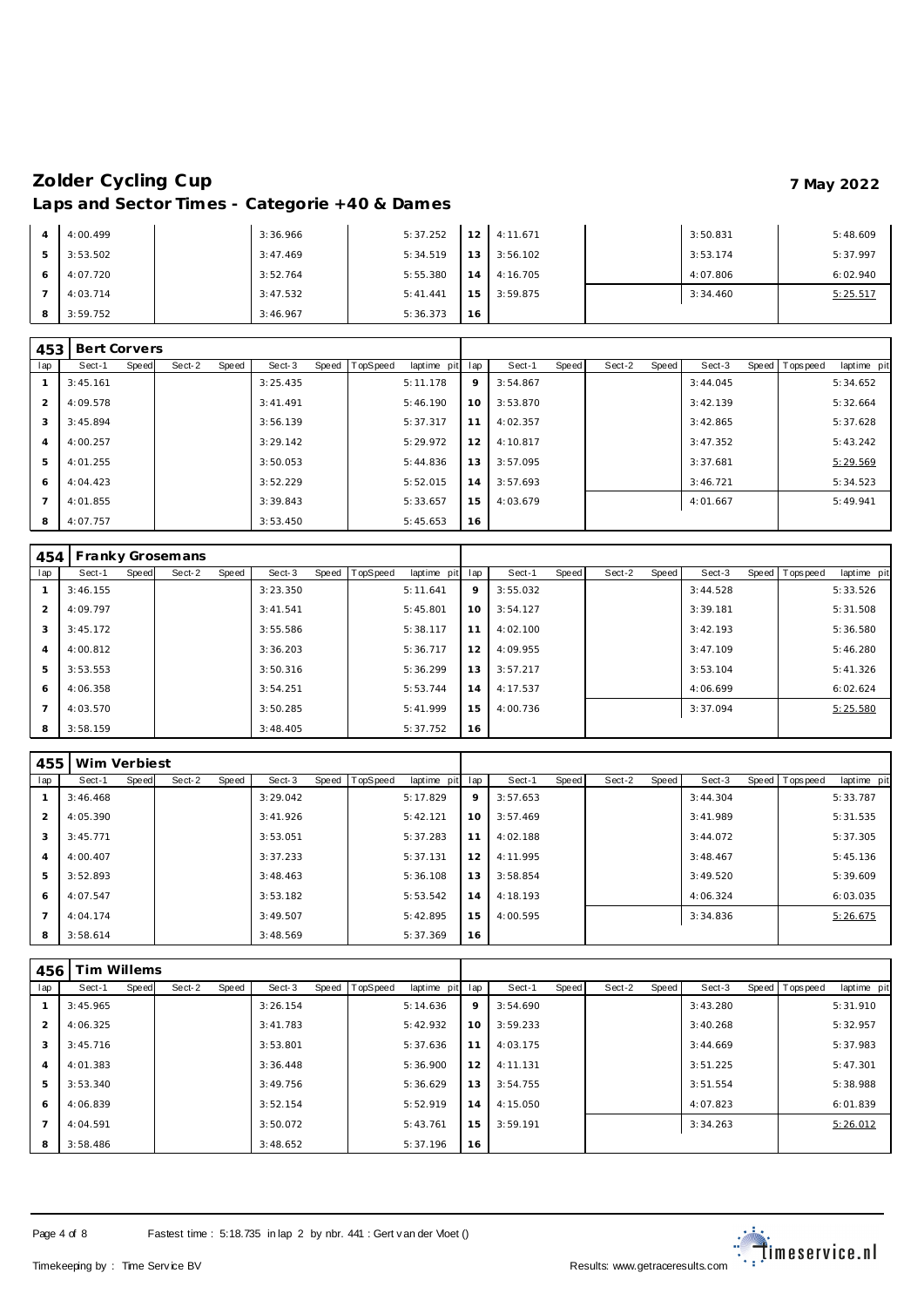| 457            |          |       | Gert van Elsacker |       |          |       |          |             |     |          |       |        |       |          |                |             |
|----------------|----------|-------|-------------------|-------|----------|-------|----------|-------------|-----|----------|-------|--------|-------|----------|----------------|-------------|
| lap            | Sect-1   | Speed | Sect-2            | Speed | Sect-3   | Speed | TopSpeed | laptime pit | lap | Sect-1   | Speed | Sect-2 | Speed | Sect-3   | Speed Topspeed | laptime pit |
|                | 3:45.106 |       |                   |       | 3:25.714 |       |          | 5:13.787    | 9   | 3:54.642 |       |        |       | 3:44.550 |                | 5:32.617    |
| $\mathcal{P}$  | 4:06.438 |       |                   |       | 3:40.597 |       |          | 5:41.702    | 10  | 3:59.341 |       |        |       | 3:43.087 |                | 5:33.246    |
| 3              | 3:47.340 |       |                   |       | 3:54.157 |       |          | 5:39.222    | 11  | 4:02.223 |       |        |       | 3:43.025 |                | 5:37.088    |
| $\overline{4}$ | 4:01.135 |       |                   |       | 3:36.599 |       |          | 5:37.096    | 12  | 4:11.066 |       |        |       | 3:50.683 |                | 5:46.631    |
| 5              | 3:53.800 |       |                   |       | 3:50.189 |       |          | 5:37.354    | 13  | 3:54.915 |       |        |       | 3:51.067 |                | 5:38.633    |
| 6              | 4:06.961 |       |                   |       | 3:52.368 |       |          | 5:52.695    | 14  | 4:16.781 |       |        |       | 4:11.015 |                | 6:02.236    |
|                | 4:03.853 |       |                   |       | 3:49.427 |       |          | 5:42.763    | 15  | 4:00.422 |       |        |       | 3:36.704 |                | 5:27.555    |
| 8              | 3:59.119 |       |                   |       | 3:49.693 |       |          | 5:37.973    | 16  |          |       |        |       |          |                |             |

| 458            | Karsten Michiels |       |        |       |          |       |          |             |     |          |       |        |       |          |                  |             |
|----------------|------------------|-------|--------|-------|----------|-------|----------|-------------|-----|----------|-------|--------|-------|----------|------------------|-------------|
| lap            | Sect-1           | Speed | Sect-2 | Speed | Sect-3   | Speed | TopSpeed | laptime pit | lap | Sect-1   | Speed | Sect-2 | Speed | Sect-3   | Speed   Topspeed | laptime pit |
|                | 3:46.076         |       |        |       | 3:25.815 |       |          | 5:14.247    | 9   | 3:55.754 |       |        |       | 3:44.599 |                  | 5:33.363    |
| 2              | 4:06.637         |       |        |       | 3:41.703 |       |          | 5:43.301    | 10  | 3:55.547 |       |        |       | 3:40.343 |                  | 5:31.895    |
| 3              | 3:46.001         |       |        |       | 3:53.900 |       |          | 5:37.915    | 11  | 4:01.953 |       |        |       | 3:41.806 |                  | 5:36.716    |
| $\overline{4}$ | 3:59.995         |       |        |       | 3:37.694 |       |          | 5:36.677    | 12  | 4:12.655 |       |        |       | 3:50.123 |                  | 5:47.469    |
| 5              | 3:53.093         |       |        |       | 3:49.042 |       |          | 5:36.264    | 13  | 3:54.615 |       |        |       | 3:52.045 |                  | 5:39.488    |
| 6              | 4:07.685         |       |        |       | 3:53.027 |       |          | 5:53.027    | 14  | 4:16.544 |       |        |       | 4:11.255 |                  | 6:01.721    |
| $\overline{7}$ | 4:04.824         |       |        |       | 3:49.805 |       |          | 5:43.983    | 15  | 4:00.432 |       |        |       | 3:35.118 |                  | 5:26.058    |
| 8              | 3:58.791         |       |        |       | 3:48.794 |       |          | 5:37.375    | 16  |          |       |        |       |          |                  |             |

| 459            | Ronny Denier |       |        |       |          |       |                 |             |     |          |       |        |       |          |                  |             |
|----------------|--------------|-------|--------|-------|----------|-------|-----------------|-------------|-----|----------|-------|--------|-------|----------|------------------|-------------|
| lap            | Sect-1       | Speed | Sect-2 | Speed | Sect-3   | Speed | <b>TopSpeed</b> | laptime pit | lap | Sect-1   | Speed | Sect-2 | Speed | Sect-3   | Speed   Topspeed | laptime pit |
|                | 3:46.098     |       |        |       | 3:28.101 |       |                 | 5:16.455    | 8   | 4:11.838 |       |        |       | 3:56.771 |                  | 5:48.996    |
| 2              | 4:05.549     |       |        |       | 3:41.448 |       |                 | 5:41.937    | 9   | 3:57.148 |       |        |       | 3:44.378 |                  | 5:32.621    |
| 3              | 3:45.647     |       |        |       | 3:54.331 |       |                 | 5:37.608    | 10  | 3:57.443 |       |        |       | 3:39.637 |                  | 5:31.541    |
| $\overline{4}$ | 4:00.216     |       |        |       | 3:37.173 |       |                 | 5:37.071    | 11  | 4:01.001 |       |        |       | 3:41.193 |                  | 5:35.185    |
| -5             | 3:52.906     |       |        |       | 3:49.314 |       |                 | 5:36.248    | 12  | 4:11.994 |       |        |       | 3:49.658 |                  | 5:47.824    |
| 6              | 4:10.042     |       |        |       | 3:53.767 |       |                 | 5:54.873    | 13  | 3:55.205 |       |        |       | 3:49.471 |                  | 5:39.319    |
|                | 4:03.014     |       |        |       | 3:43.932 |       |                 | 5:32.132    | 14  | 4:16.763 |       |        |       | 4:07.963 |                  | 6:03.633    |

| 460            | Roy Steuten |              |        |       |          |       |          |             |     |          |       |        |       |          |                |             |
|----------------|-------------|--------------|--------|-------|----------|-------|----------|-------------|-----|----------|-------|--------|-------|----------|----------------|-------------|
| lap            | Sect-1      | <b>Speed</b> | Sect-2 | Speed | Sect-3   | Speed | TopSpeed | laptime pit | lap | Sect-1   | Speed | Sect-2 | Speed | Sect-3   | Speed Topspeed | laptime pit |
|                | 3:44.530    |              |        |       | 3:25.892 |       |          | 5:12.727    | 9   | 4:01.730 |       |        |       | 3:51.527 |                | 5:42.980    |
| 2              | 3:46.102    |              |        |       | 3:30.541 |       |          | 5:21.024    | 10  | 4:03.178 |       |        |       | 3:45.936 |                | 5:40.035    |
| 3              | 3:48.385    |              |        |       | 3:39.671 |       |          | 5:27.509    | 11  | 3:58.842 |       |        |       | 3:43.339 |                | 5:34.653    |
| $\overline{4}$ | 4:07.548    |              |        |       | 3:32.289 |       |          | 5:41.107    | 12  | 3:54.986 |       |        |       | 3:41.318 |                | 5:30.892    |
| 5              | 3:47.240    |              |        |       | 3:37.021 |       |          | 5:26.373    | 13  | 4:02.966 |       |        |       | 3:52.564 |                | 5:42.365    |
| 6              | 3:54.294    |              |        |       | 3:42.498 |       |          | 5:33.382    | 14. | 4:03.178 |       |        |       | 3:54.489 |                | 5:42.515    |
| $\overline{7}$ | 4:03.638    |              |        |       | 3:51.735 |       |          | 5:43.178    | 15  | 4:08.187 |       |        |       | 3:54.183 |                | 5:48.116    |
| 8              | 4:05.501    |              |        |       | 3:46.054 |       |          | 5:43.682    | 16  |          |       |        |       |          |                |             |

| 461            | <b>Bart Meus</b> |       |        |       |          |       |                 |             |                |          |       |        |       |          |       |           |             |
|----------------|------------------|-------|--------|-------|----------|-------|-----------------|-------------|----------------|----------|-------|--------|-------|----------|-------|-----------|-------------|
| lap            | Sect-1           | Speed | Sect-2 | Speed | Sect-3   | Speed | <b>TopSpeed</b> | laptime pit | lap            | Sect-1   | Speed | Sect-2 | Speed | Sect-3   | Speed | Tops peed | laptime pit |
|                | 3:46.243         |       |        |       | 3:26.018 |       |                 | 5:14.213    | 9              | 3:55.427 |       |        |       | 3:44.493 |       |           | 5:33.664    |
| 2              | 4:07.339         |       |        |       | 3:41.071 |       |                 | 5:44.012    | 10             | 3:57.981 |       |        |       | 3:40.559 |       |           | 5:32.302    |
| 3              | 3:46.002         |       |        |       | 3:53.742 |       |                 | 5:37.773    | 1 <sup>1</sup> | 4:02.451 |       |        |       | 3:42.013 |       |           | 5:36.676    |
| $\overline{4}$ | 4:02.211         |       |        |       | 3:38.165 |       |                 | 5:37.135    | 12             | 4:12.512 |       |        |       | 3:50.823 |       |           | 5:48.280    |
| 5              | 3:53.570         |       |        |       | 3:49.124 |       |                 | 5:36.482    | 13             | 3:52.643 |       |        |       | 3:52.380 |       |           | 5:37.802    |
| 6              | 4:08.961         |       |        |       | 3:52.348 |       |                 | 5:53.147    | 14             | 4:17.056 |       |        |       | 4:06.726 |       |           | 6:02.388    |
|                | 4:04.079         |       |        |       | 3:50.212 |       |                 | 5:43.821    | 15             | 4:00.476 |       |        |       | 3:35.389 |       |           | 5:27.601    |

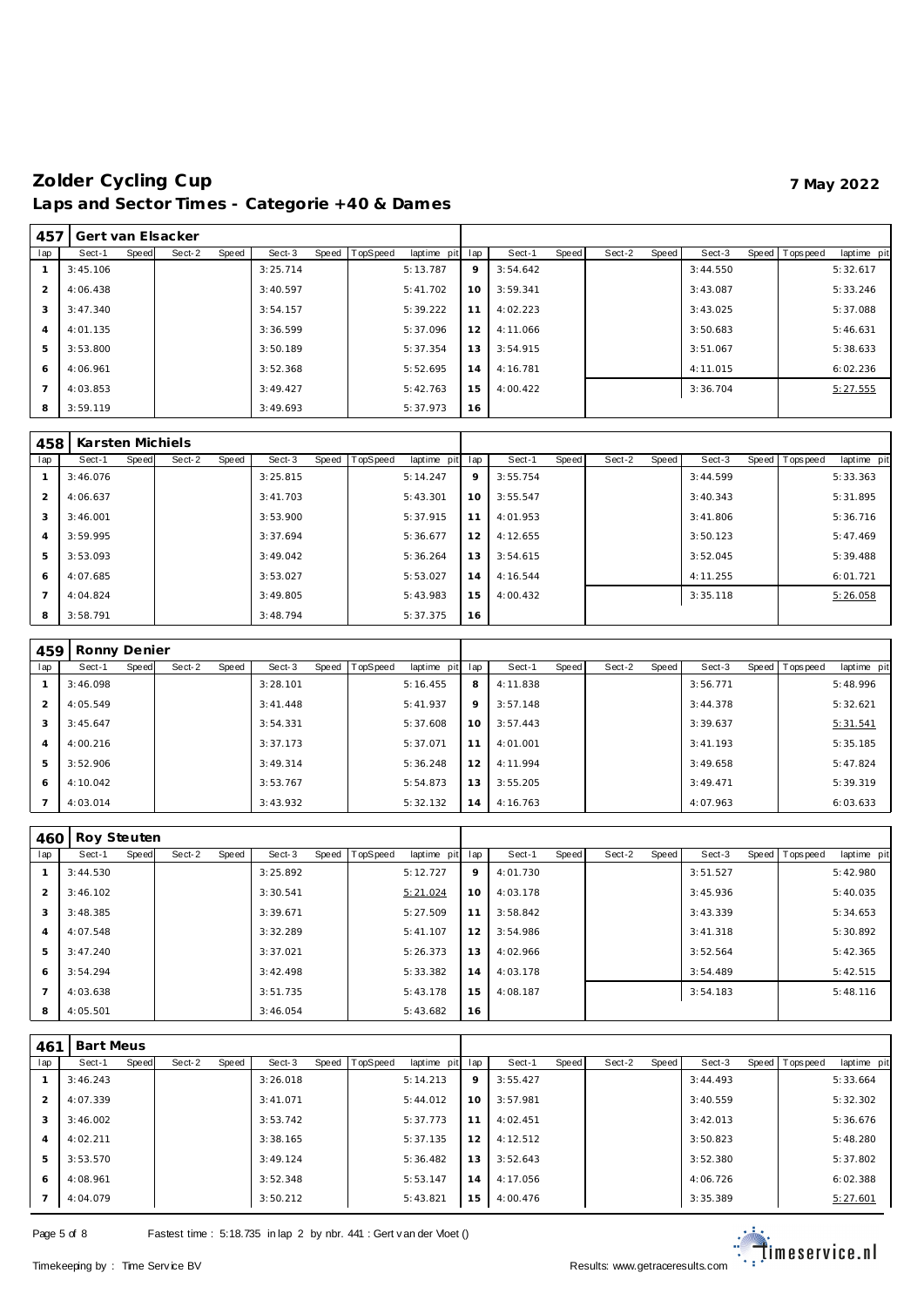| 8              | 3:58.617     |              |        |       | 3:48.959 |       |                 | 5:36.927    | 16              |          |       |        |       |          |                |             |
|----------------|--------------|--------------|--------|-------|----------|-------|-----------------|-------------|-----------------|----------|-------|--------|-------|----------|----------------|-------------|
|                |              |              |        |       |          |       |                 |             |                 |          |       |        |       |          |                |             |
| 462            | Harry Daenen |              |        |       |          |       |                 |             |                 |          |       |        |       |          |                |             |
| lap            | Sect-1       | <b>Speed</b> | Sect-2 | Speed | Sect-3   | Speed | <b>TopSpeed</b> | laptime pit | lap             | Sect-1   | Speed | Sect-2 | Speed | Sect-3   | Speed Topspeed | laptime pit |
|                | 3:46.125     |              |        |       | 3:23.887 |       |                 | 5:12.972    | 9               | 3:55.750 |       |        |       | 3:44.278 |                | 5:35.881    |
| $\overline{2}$ | 4:09.253     |              |        |       | 3:42.003 |       |                 | 5:45.992    | 10 <sup>°</sup> | 3:54.442 |       |        |       | 3:40.945 |                | 5:32.283    |
| 3              | 3:45.632     |              |        |       | 3:55.015 |       |                 | 5:37.814    | 11              | 4:01.642 |       |        |       | 3:43.921 |                | 5:36.393    |
| $\overline{A}$ | 4:01.180     |              |        |       | 3:34.289 |       |                 | 5:34.615    | 12              | 4:12.609 |       |        |       | 3:51.286 |                | 5:48.313    |
| 5              | 3:55.958     |              |        |       | 3:49.914 |       |                 | 5:38.731    | 13              | 3:56.428 |       |        |       | 3:54.370 |                | 5:39.235    |
| 6              | 4:05.675     |              |        |       | 3:55.514 |       |                 | 5:53.213    | 14              | 4:16.328 |       |        |       | 4:06.107 |                | 6:01.420    |
| $\overline{7}$ | 4:04.311     |              |        |       | 3:49.945 |       |                 | 5:43.435    | 15              | 3:59.630 |       |        |       | 3:32.877 |                | 5:24.254    |
| 8              | 3:57.296     |              |        |       | 3:46.433 |       |                 | 5:34.900    | 16              |          |       |        |       |          |                |             |

| 500            | Hans van de Ven |       |        |       |          |       |          |             |     |          |       |        |       |          |                |             |
|----------------|-----------------|-------|--------|-------|----------|-------|----------|-------------|-----|----------|-------|--------|-------|----------|----------------|-------------|
| lap            | Sect-1          | Speed | Sect-2 | Speed | Sect-3   | Speed | TopSpeed | laptime pit | lap | Sect-1   | Speed | Sect-2 | Speed | Sect-3   | Speed Topspeed | laptime pit |
|                | 3:46.535        |       |        |       | 3:27.046 |       |          | 5:15.475    | 9   | 3:56.137 |       |        |       | 3:44.577 |                | 5:33.431    |
| $\mathcal{P}$  | 4:05.640        |       |        |       | 3:41.721 |       |          | 5:42.380    | 10  | 3:57.906 |       |        |       | 3:39.743 |                | 5:31.561    |
| 3              | 3:45.722        |       |        |       | 3:53.110 |       |          | 5:37.546    | 11  | 4:02.258 |       |        |       | 3:43.196 |                | 5:37.951    |
| $\overline{4}$ | 4:02.312        |       |        |       | 3:36.592 |       |          | 5:37.102    | 12  | 4:11.506 |       |        |       | 3:51.399 |                | 5:47.411    |
| 5              | 3:53.517        |       |        |       | 3:49.044 |       |          | 5:36.475    | 13  | 3:55.842 |       |        |       | 3:51.529 |                | 5:39.021    |
| 6              | 4:08.579        |       |        |       | 3:52.214 |       |          | 5:53.085    | 14  | 4:15.590 |       |        |       | 4:06.803 |                | 6:01.224    |
|                | 4:04.773        |       |        |       | 3:49.729 |       |          | 5:43.536    | 15  | 4:00.365 |       |        |       | 3:33.428 |                | 5:24.944    |
| 8              | 3:58.826        |       |        |       | 3:49.307 |       |          | 5:37.643    | 16  |          |       |        |       |          |                |             |

| 501 | Zacarias Garcia |       |        |       |          |                |             |     |          |       |        |       |          |                |             |
|-----|-----------------|-------|--------|-------|----------|----------------|-------------|-----|----------|-------|--------|-------|----------|----------------|-------------|
| lap | Sect-1          | Speed | Sect-2 | Speed | Sect-3   | Speed TopSpeed | laptime pit | lap | Sect-1   | Speed | Sect-2 | Speed | Sect-3   | Speed Topspeed | laptime pit |
|     | 3:46.356        |       |        |       | 3:27.542 |                | 5:15.830    | 9   | 3:56.269 |       |        |       | 3:44.180 |                | 5:33.073    |
| 2   | 4:05.123        |       |        |       | 3:41.761 |                | 5:41.840    | 10  | 3:57.556 |       |        |       | 3:40.285 |                | 5:31.808    |
| 3   | 3:45.872        |       |        |       | 3:53.591 |                | 5:37.744    | 11  | 4:02.107 |       |        |       | 3:42.209 |                | 5:37.214    |
| 4   | 4:02.140        |       |        |       | 3:36.309 |                | 5:37.024    | 12  | 4:11.851 |       |        |       | 3:50.689 |                | 5:47.706    |
| 5   | 3:53.419        |       |        |       | 3:49.327 |                | 5:36.634    | 13  | 3:56.727 |       |        |       | 3:51.887 |                | 5:39.587    |
| 6   | 4:08.176        |       |        |       | 3:52.255 |                | 5:53.071    | 14  | 4:15.776 |       |        |       | 4:06.807 |                | 6:01.191    |
|     | 4:04.079        |       |        |       | 3:49.679 |                | 5:43.454    | 15  | 4:00.384 |       |        |       | 3:33.669 |                | 5:25.256    |
| 8   | 3:58.774        |       |        |       | 3:49.143 |                | 5:37.484    | 16  |          |       |        |       |          |                |             |

| 503            | Peter Dierks |       |        |       |          |       |          |                 |    |          |       |        |       |          |                 |             |
|----------------|--------------|-------|--------|-------|----------|-------|----------|-----------------|----|----------|-------|--------|-------|----------|-----------------|-------------|
| lap            | Sect-1       | Speed | Sect-2 | Speed | Sect-3   | Speed | TopSpeed | laptime pit lap |    | Sect-1   | Speed | Sect-2 | Speed | Sect-3   | Speed Tops peed | laptime pit |
|                | 3:47.600     |       |        |       | 3:26.818 |       |          | 5:15.536        | 9  | 3:56.421 |       |        |       | 3:45.075 |                 | 5:33.195    |
| 2              | 4:06.600     |       |        |       | 3:42.058 |       |          | 5:43.587        | 10 | 3:58.310 |       |        |       | 3:40.069 |                 | 5:31.882    |
| 3              | 3:45.507     |       |        |       | 3:53.289 |       |          | 5:37.379        | 11 | 4:02.611 |       |        |       | 3:42.826 |                 | 5:37.468    |
| $\overline{4}$ | 4:02.476     |       |        |       | 3:36.579 |       |          | 5:37.197        | 12 | 4:11.710 |       |        |       | 3:51.228 |                 | 5:47.685    |
| 5              | 3:53.035     |       |        |       | 3:49.204 |       |          | 5:36.409        | 13 | 3:56.614 |       |        |       | 3:51.195 |                 | 5:38.682    |
| 6              | 4:09.316     |       |        |       | 3:52.205 |       |          | 5:53.121        | 14 | 4:16.027 |       |        |       | 4:06.405 |                 | 6:01.513    |
|                | 4:04.070     |       |        |       | 3:49.478 |       |          | 5:42.993        | 15 | 4:00.154 |       |        |       | 3:44.724 |                 | 5:36.522    |
| 8              | 3:59.673     |       |        |       | 3:49.620 |       |          | 5:38.372        | 16 |          |       |        |       |          |                 |             |

| 504 | Raf Vervloessem |       |        |       |          |       |          |                 |                 |          |       |        |       |          |                 |             |
|-----|-----------------|-------|--------|-------|----------|-------|----------|-----------------|-----------------|----------|-------|--------|-------|----------|-----------------|-------------|
| lap | Sect-1          | Speed | Sect-2 | Speed | Sect-3   | Speed | TopSpeed | laptime pit lap |                 | Sect-1   | Speed | Sect-2 | Speed | Sect-3   | Speed Tops peed | laptime pit |
|     | 3:46.379        |       |        |       | 3:23.694 |       |          | 5:12.661        | $\circ$         | 3:54.547 |       |        |       | 3:44.931 |                 | 5:32.951    |
|     | 3:59.709        |       |        |       | 3:31.209 |       |          | 5:35.007        | 10              | 3:56.423 |       |        |       | 3:39.742 |                 | 5:31.589    |
|     | 3:56.365        |       |        |       | 3:57.544 |       |          | 5:48.357        | 11              | 4:01.796 |       |        |       | 3:44.836 |                 | 5:39.629    |
|     | 4:01.654        |       |        |       | 3:33.061 |       |          | 5:33.476        | 12 <sub>1</sub> | 4:10.690 |       |        |       | 3:51.499 |                 | 5:46.574    |

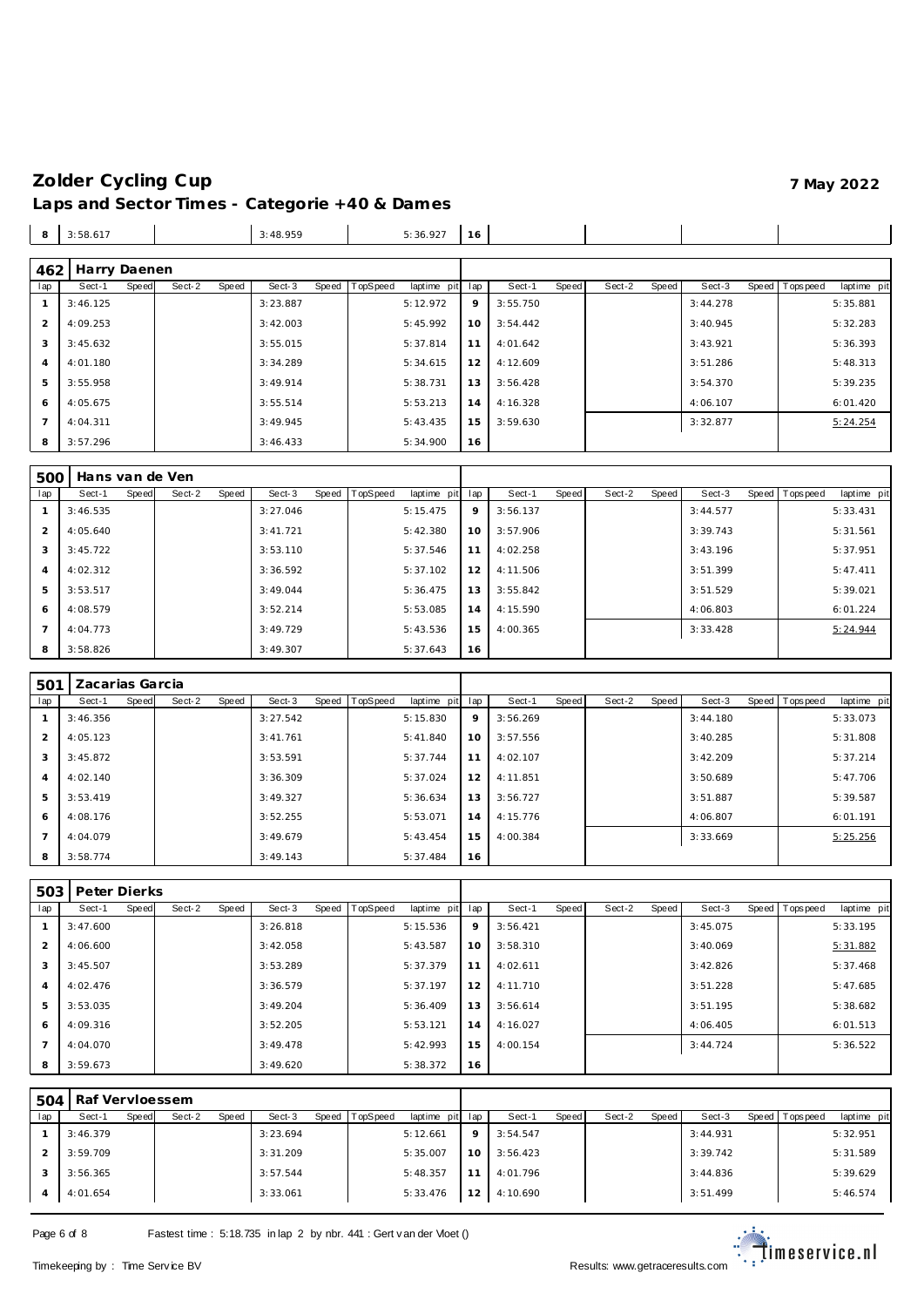| 3:56.638 | 3:49.684 | 5:39.537 | 13. | 3:57.440 | 3:54.798 | 5:40.053 |
|----------|----------|----------|-----|----------|----------|----------|
| 4:06.495 | 3:52.899 | 5:53.702 | 14  | 4:15.034 | 4:06.501 | 6:00.570 |
| 4:03.893 | 3:48.444 | 5:41.838 | 15  | 3:58.984 | 3:41.816 | 5:30.313 |
| 4:00.242 | 3:49.872 | 5:38.576 | 16  |          |          |          |

| 505 |          |              | Jean-Francois Thiry |       |          |         |                 |             |     |          |       |        |       |          |                |             |
|-----|----------|--------------|---------------------|-------|----------|---------|-----------------|-------------|-----|----------|-------|--------|-------|----------|----------------|-------------|
| lap | Sect-1   | <b>Speed</b> | Sect-2              | Speed | Sect-3   | Speed T | <b>TopSpeed</b> | laptime pit | lap | Sect-1   | Speed | Sect-2 | Speed | Sect-3   | Speed Topspeed | laptime pit |
|     | 3:45.820 |              |                     |       | 3:27.258 |         |                 | 5:15.465    | 9   | 3:57.739 |       |        |       | 3:44.927 |                | 5:34.596    |
|     | 4:05.323 |              |                     |       | 3:42.333 |         |                 | 5:42.419    | 10  | 3:58.011 |       |        |       | 3:39.021 |                | 5:31.000    |
| 3   | 3:45.348 |              |                     |       | 3:53.266 |         |                 | 5:37.385    | 11  | 4:01.800 |       |        |       | 3:42.218 |                | 5:37.147    |
| 4   | 4:02.274 |              |                     |       | 3:36.012 |         |                 | 5:36.919    | 12  | 4:12.853 |       |        |       | 3:50.985 |                | 5:48.556    |
| 5   | 3:53.953 |              |                     |       | 3:49.125 |         |                 | 5:36.691    | 13  | 3:55.706 |       |        |       | 3:50.820 |                | 5:38.636    |
| 6   | 4:08.752 |              |                     |       | 3:52.029 |         |                 | 5:53.157    | 14  | 4:14.523 |       |        |       | 4:11.620 |                | 6:00.678    |
|     | 4:04.159 |              |                     |       | 3:50.121 |         |                 | 5:43.396    | 15  | 4:00.520 |       |        |       | 3:34.186 |                | 5:26.062    |
| 8   | 3:58.113 |              |                     |       | 3:50.375 |         |                 | 5:36.337    | 16  |          |       |        |       |          |                |             |

| 506 |          |       | Johan Vanbilloen |       |          |       |          |             |     |          |       |        |       |          |                  |             |
|-----|----------|-------|------------------|-------|----------|-------|----------|-------------|-----|----------|-------|--------|-------|----------|------------------|-------------|
| lap | Sect-1   | Speed | Sect-2           | Speed | Sect-3   | Speed | TopSpeed | laptime pit | lap | Sect-1   | Speed | Sect-2 | Speed | Sect-3   | Speed   Topspeed | laptime pit |
|     | 3:46.333 |       |                  |       | 3:25.260 |       |          | 5:14.298    | 9   | 3:58.596 |       |        |       | 3:44.934 |                  | 5:35.291    |
| 2   | 4:07.981 |       |                  |       | 3:41.531 |       |          | 5:43.869    | 10  | 3:56.905 |       |        |       | 3:41.821 |                  | 5:32.153    |
| 3   | 3:46.335 |       |                  |       | 3:55.590 |       |          | 5:38.543    | 11  | 3:59.850 |       |        |       | 3:43.552 |                  | 5:37.207    |
| 4   | 4:00.783 |       |                  |       | 3:33.622 |       |          | 5:34.035    | 12  | 4:11.334 |       |        |       | 3:51.086 |                  | 5:47.127    |
| 5   | 3:55.749 |       |                  |       | 3:49.015 |       |          | 5:39.317    | 13  | 3:56.226 |       |        |       | 3:52.245 |                  | 5:39.016    |
| 6   | 4:06.608 |       |                  |       | 3:53.456 |       |          | 5:53.312    | 14  | 4:16.729 |       |        |       | 4:07.519 |                  | 6:01.743    |
|     | 4:04.072 |       |                  |       | 3:48.772 |       |          | 5:42.158    | 15  | 4:00.370 |       |        |       | 3:35.868 |                  | 5:26.536    |
| 8   | 3:59.092 |       |                  |       | 3:47.998 |       |          | 5:36.638    | 16  |          |       |        |       |          |                  |             |

| .507           | Luc Keim |       |        |       |           |       |          |             |     |          |       |        |       |          |                |             |
|----------------|----------|-------|--------|-------|-----------|-------|----------|-------------|-----|----------|-------|--------|-------|----------|----------------|-------------|
| lap            | Sect-1   | Speed | Sect-2 | Speed | Sect-3    | Speed | TopSpeed | laptime pit | lap | Sect-1   | Speed | Sect-2 | Speed | Sect-3   | Speed Topspeed | laptime pit |
|                | 3:45.043 |       |        |       | 3:27.394  |       |          | 5:13.727    | 9   | 3:54.764 |       |        |       | 3:44.374 |                | 5:34.129    |
| $\overline{2}$ | 4:06.927 |       |        |       | 3: 41.400 |       |          | 5:43.205    | 10  | 3:56.966 |       |        |       | 3:44.002 |                | 5:32.676    |
| 3              | 3:46.329 |       |        |       | 3:55.589  |       |          | 5:38.334    | 11  | 4:02.463 |       |        |       | 3:42.492 |                | 5:37.280    |
| $\overline{4}$ | 4:01.617 |       |        |       | 3:33.300  |       |          | 5:33.793    | 12  | 4:11.611 |       |        |       | 3:48.977 |                | 5:46.558    |
| 5              | 3:52.561 |       |        |       | 3:48.543  |       |          | 5:39.575    | 13  | 3:57.355 |       |        |       | 3:52.111 |                | 5:41.071    |
| 6              | 4:05.883 |       |        |       | 3:53.382  |       |          | 5:53.459    | 14  | 4:15.138 |       |        |       | 4:05.850 |                | 6:00.214    |
| $\overline{7}$ | 4:04.198 |       |        |       | 3:49.354  |       |          | 5:42.173    | 15  | 4:00.353 |       |        |       | 3:34.442 |                | 5:25.218    |
| -8             | 3:58.561 |       |        |       | 3:47.959  |       |          | 5:37.281    | 16  |          |       |        |       |          |                |             |

| 508 | Luc Deckers |       |        |       |          |         |                 |             |     |          |       |        |       |          |                  |             |
|-----|-------------|-------|--------|-------|----------|---------|-----------------|-------------|-----|----------|-------|--------|-------|----------|------------------|-------------|
| lap | Sect-1      | Speed | Sect-2 | Speed | Sect-3   | Speed T | <b>TopSpeed</b> | laptime pit | lap | Sect-1   | Speed | Sect-2 | Speed | Sect-3   | Speed   Topspeed | laptime pit |
|     | 3:46.025    |       |        |       | 3:27.142 |         |                 | 5:15.208    | 9   | 3:55.980 |       |        |       | 3:44.397 |                  | 5:32.997    |
| 2   | 4:05.692    |       |        |       | 3:41.638 |         |                 | 5:42.297    | 10  | 3:58.101 |       |        |       | 3:39.744 |                  | 5:31.928    |
| 3   | 3:46.020    |       |        |       | 3:53.642 |         |                 | 5:37.932    | 11  | 4:02.852 |       |        |       | 3:42.491 |                  | 5:37.497    |
| 4   | 4:02.906    |       |        |       | 3:36.202 |         |                 | 5:37.193    | 12  | 4:11.527 |       |        |       | 3:51.337 |                  | 5:47.921    |
| 5   | 3:52.362    |       |        |       | 3:49.183 |         |                 | 5:35.456    | 13  | 3:56.021 |       |        |       | 3:51.194 |                  | 5:38.688    |
| 6   | 4:09.252    |       |        |       | 3:42.678 |         |                 | 5:44.185    | 14  | 4:16.246 |       |        |       | 4:06.093 |                  | 6:01.253    |
|     | 4:13.786    |       |        |       | 3:59.748 |         |                 | 5:53.398    | 15  | 3:59.676 |       |        |       | 3:33.811 |                  | 5:25.085    |
| 8   | 3:59.141    |       |        |       | 3:49.440 |         |                 | 5:37.681    | 16  |          |       |        |       |          |                  |             |